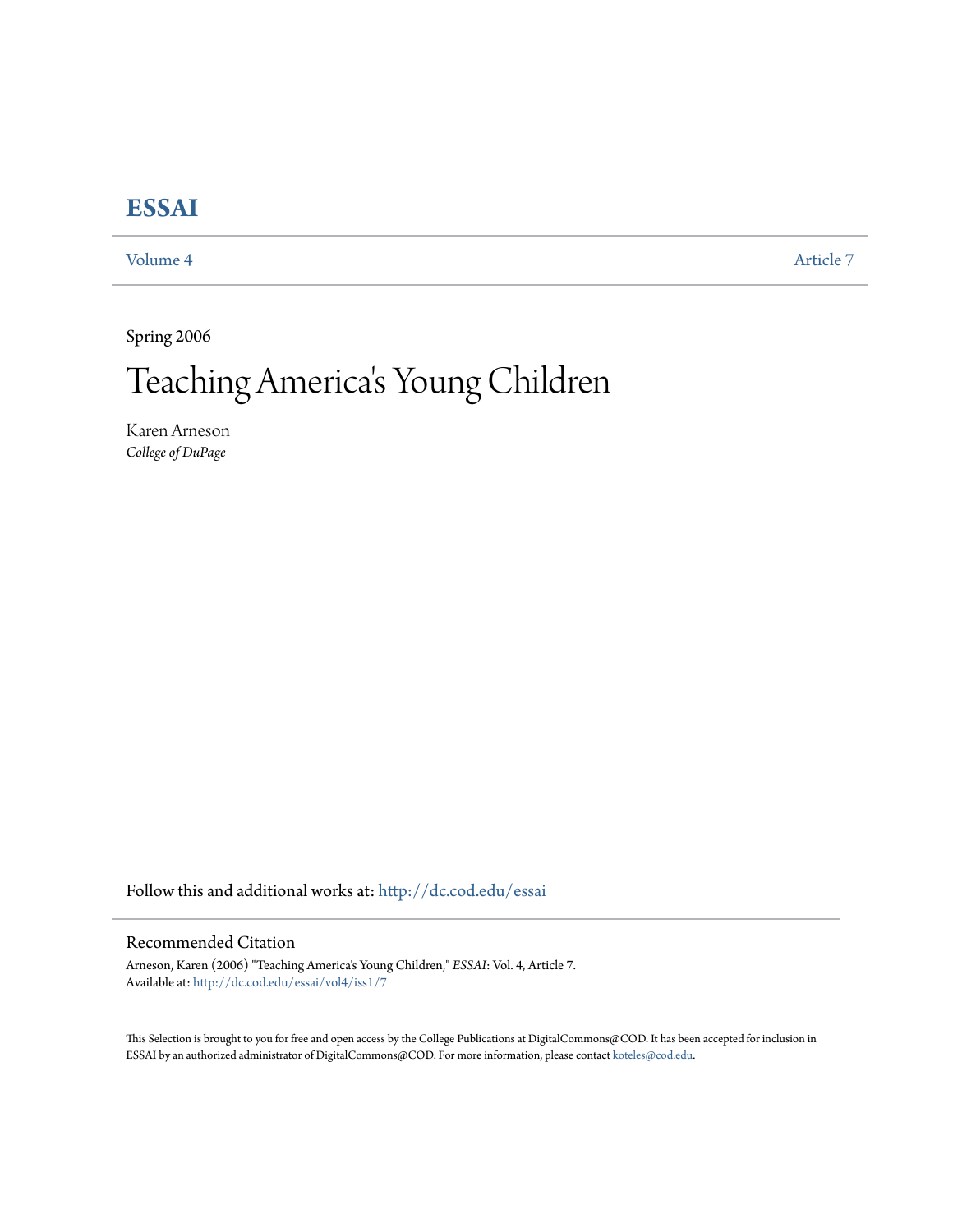Teaching America's Young Children

by Karen Arneson

(English 1102)

The Assignment: Choose a profession that you want to pursue or find interesting, and research it.

merica's most valuable resource is at risk: our young children. Unless our nation begins to change its attitudes toward young children, we risk under-development of this precious **L** resource. Children pass through various stages of development that follow a predictable merica's most valuable resource is at risk: our young children. Unless our nation begins to change its attitudes toward young children, we risk under-development of this precious resource. Children pass through various sta They need teachers who are able to provide an environment that stimulates the process of learning. They need qualified teachers with degrees in early childhood education and care. Early childhood education is the foundation on which a life-long love of learning is built. As a student of early childhood education and care, I have repeatedly seen the need for qualified teachers go unmet. It was only in the process of researching the profession that I began to understand why child care centers are settling for under-qualified staff and mediocre practices. Once fired up with the passion to make a difference in the lives of their students, preschool teachers find themselves burnt-out. Undercompensated and lacking in resources to do the job well, many leave their first love. Those who remain settle for simply providing basic care, rather than providing the best educational opportunity. This situation will remain unchanged until our nation begins to understand the wealth we have embodied in our young children.

Apathy toward children is nothing new. Advocates of early childhood education are raising their voices against a history of misguided and harmful attitudes toward children. Jeffrey Trawick-Smith points out that until the 1600s the personhood of children under the age of seven was not recognized. Child abuse, abandonment and even infanticide were common. If children survived to the age of eight, they were considered to be little adults and expected to behave as such. These beliefs gave way to an acknowledgement of childhood as a unique period of development. Though closer to the truth, harsh application of religious beliefs led to the mistreatment of children who were labeled inherently evil. Through physical punishment, parents sought to break the will of the child in order to save the child's soul. The 1800s ushered in a period of enlightenment and the emphasis shifted to the socialization of children. It wasn't until the 1900s that children were more often seen as unique individuals to be cared for, protected and educated (18).

As we move into the 21<sup>st</sup> century, teachers are guided by theories of development birthed from years of research. Theories such as "Erikson's Eight Ages of Emotional Development" (Trawick-Smith 46) help early childhood educators understand how to best support emotional/social health. Piaget's findings on the stages of intellectual development offer insights into the ways in which young children learn. Vygotsky's research gives parents and teachers an awareness of the "zone of proximal development" (54). This is the point at which children face problems just beyond their mastery. The educated parent or teacher knows this is a time to use indirect promptings or questions to help the child discover the solution to the problem. Young children need teachers who have learned how to apply these theories in practice.

The Foundation for Child Development sponsored a national study focused on the workforce in early childhood education. The authors, Stephen Herzenberg, Mark Price and David Bradley released a summarization of that study under the title "Losing Ground in Early Childhood Education, Declining Workforce Qualifications in an Expanding Industry, 1979-2004." The study revealed low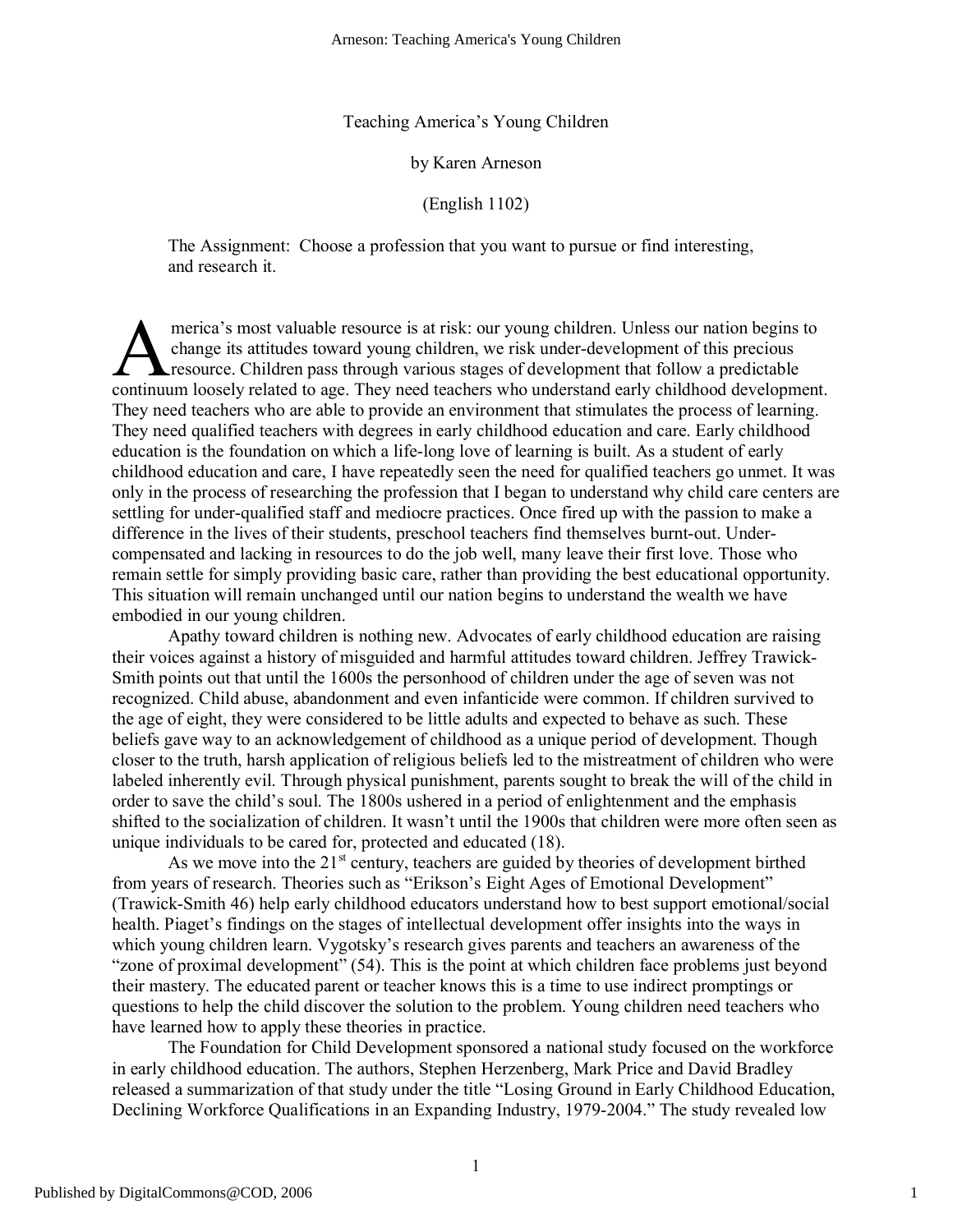wages and benefits, as well as expanding opportunities for women with college degrees, as the reason behind the declining workforce qualifications. The most educated age cohort, now in its 50s, will be retiring in the next 15 years. The summary asserts "as more educated teachers retire, maintaining a qualified early childhood workforce will grow yet more difficult" (2). Parents' tuition fees alone will not support paying well-educated teachers. The authors suggest that "if the United States wants children to receive high-quality early childhood education…, it needs policies that will produce the teachers essential to high quality" (3). Those policies must address educational requirements and equitable pay. Without raising compensation, it will be impossible to maintain the educated teachers needed to ensure excellence in early childhood education.

A professional organization, The National Association for the Education of Young Children (NAEYC), agrees. The disparity between the amount families can afford to pay and the actual costs of a quality program are discussed in the association's "Guidelines for Compensation of Early Childhood Professionals." The guidelines state:

> NAEYC is committed to working for strategies that acknowledge the full costs of quality early childhood program provision and that distribute these costs more equitably among all sectors of society. NAEYC believes that parents and early childhood professionals have borne a disproportionate burden in the provision of early childhood programs. All of society – children, families, employers, communities, and the nation as a whole – benefits from the provision of high-quality early childhood programs. It is time that the full cost of this essential public service be shared more equitably by all sectors of society. (2)

By investing in the education of young children, everyone benefits. Children reap the fruit of success as qualified teachers provide the essential foundation for future performance in school. Teachers are able to continue in their chosen careers. Society saves money that may have been spent on remedial or special education services. Society benefits as children do better academically and as their emotional/social needs are nurtured in preparation to participate in their communities.

There are those who are beginning to understand the value of quality early childhood education, among them Senator Barack Obama. Recently the senator championed this cause by agreeing to speak at the 5<sup>th</sup> annual "It's Good Business to Invest in Young Children" luncheon. The purpose of this annual event, sponsored by the Ounce of Prevention Fund, is to educate Chicago business leaders with the hope of soliciting support for early intervention. According to the Ounce's website, it is their mission to "equip (and often inspire) practitioners, policymakers, and parents with the essential knowledge and skills necessary to help in the healthy development of more and more children and their families" (*Ounce of Prevention Fund: About Us*).

Senator Obama's comments were taken directly from the website's list of reasons to invest in educating young children. Perhaps the most compelling of those reasons is to take advantage of early brain development. The website list points out "the most important brain development occurs before age five, making the first five years of a child's life critical to lifetime success" (*Ounce of Prevention Fund:Getting Involved*). By taking advantage of this optimal time to learn, early childhood education also increases the effectiveness of later schooling. Children enter elementary school primed and ready to learn. This website list goes on to claim "investing in early childhood is sound economic policy for our country: every \$1 invested in high-quality early education saves \$7 in later costs." Providing young children with the best foundation of learning ensures a better future for all of us. Children grow up and become the decision-makers of our future. As each generation steps aside to make way for the new, let's hope that those future generations have had the benefit of qualified teachers.

Through the efforts of the Ounce, as well as other interested groups, the message is getting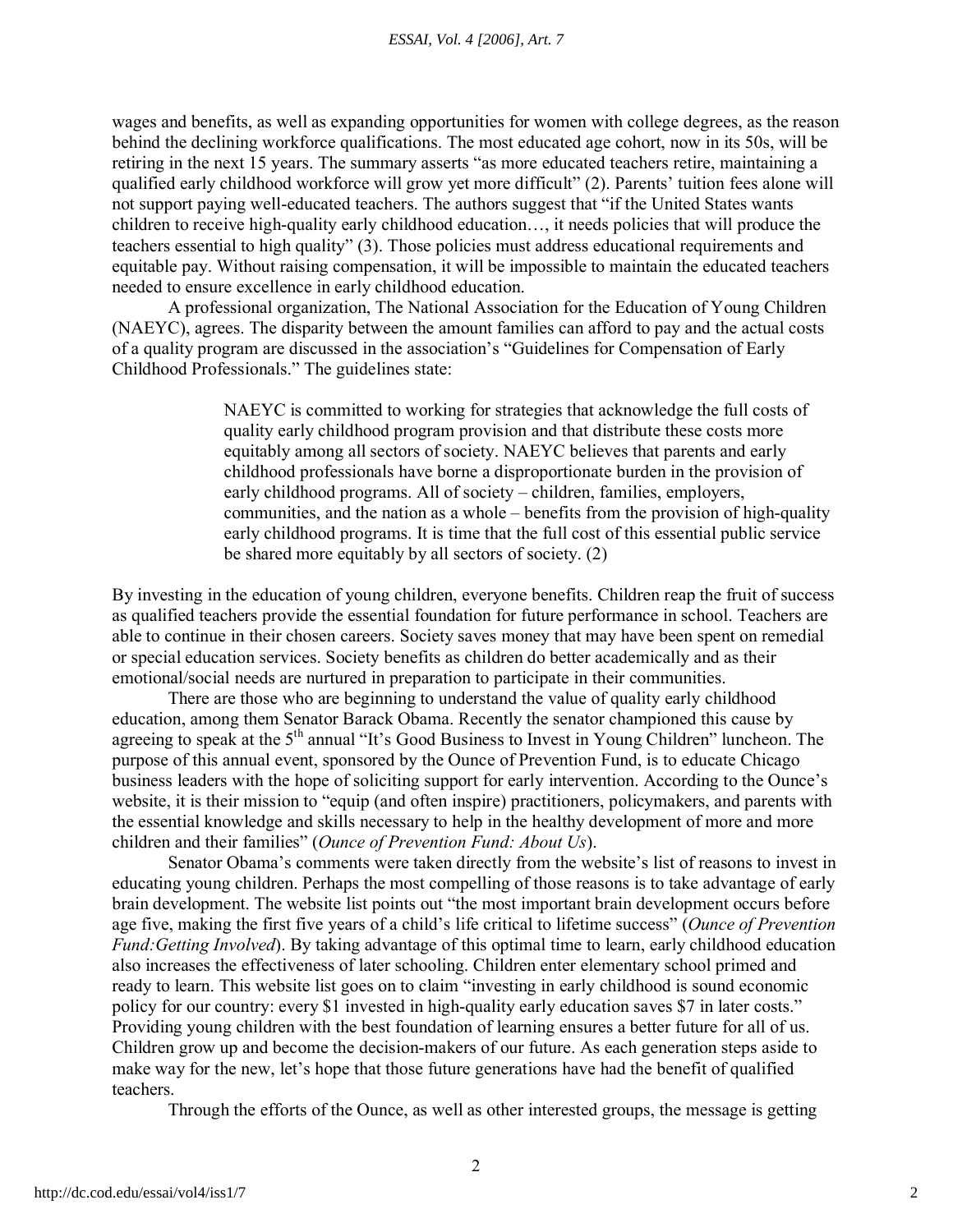through. Governor Rob Blagojevich proposed a plan for universal preschool in Illinois. The plan, Preschool for All, would provide for voluntary, high-quality early childhood education for all threeand four-year olds in Illinois. Illinois isn't the only state recognizing the need. A report in the October 2005 issue of *Education Digest* points out:

> A growing phenomenon in the United States is state-funded pre-kindergarten. As of the 2002-03 school year, nearly 750,000 children were in these programs, with hundreds of thousands more served in school-based Head Start programs. Georgia and Oklahoma offer pre-K services to all four-year-olds, and Florida is finalizing a similar plan. (Clifford, Bryant and Early)

This is good news for those currently teaching and those interested in becoming preschool teachers. State-funded pre-K programs could afford early childhood educators salaries and benefits commensurate with their education. By including pre-K programs in the public school system, preschool teachers could receive the same compensation earned by kindergarten teachers. In the current market, a beginning preschool teacher with a bachelor's degree in early childhood education can expect to earn about \$28,000/year as compared to about \$40,000/year earned by other female college graduates.

I've wondered if the emphasis on academics in later years has negatively impacted the early childhood educator. To the casual observer, preschool teachers may appear to do little more than baby sit. However, I agree with the comments of Libby Doggett of the Trust for Early Education, a Washington-based advocacy group: "Working with young children is very, very sophisticated work. It's not something that someone who has a GED and nine hours of training can do" (qtd. in Greg Toppo).

The U.S. Department of Labor addresses this misconception in the *Occupational Outlook Handbook*. In describing the nature of the work, the handbook states:

> Preschool teachers capitalize on children's play to further language and vocabulary development (using storytelling, rhyming games, and acting games), improve social skills (having the children work together to build a neighborhood in a sandbox), and introduce scientific and mathematical concepts (showing the children how to balance and count blocks when building a bridge or how to mix colors when painting). (2)

Young children learn by exploring their environments in play activities. By observing the interests of the young child, a teacher qualified in early childhood education is able to support habits of the mind that results in a love of learning. This provides the essential foundation for future years of schooling (Helm and Katz 4).

It troubles me to know that unless our nation begins to understand the value of early childhood education, America's children will not develop to their full potential. What will be the impact on our future society? Over half of all mothers of preschoolers are employed outside the home: who is training the young?

For those with the vision to see the difference one person can make in the life of another, this profession provides ample opportunity to make that difference. Though I've felt discouraged by the present state of the profession, I've also discovered a growing public interest in early childhood education. I have hope for the future of America's young children and those who desire to teach them.